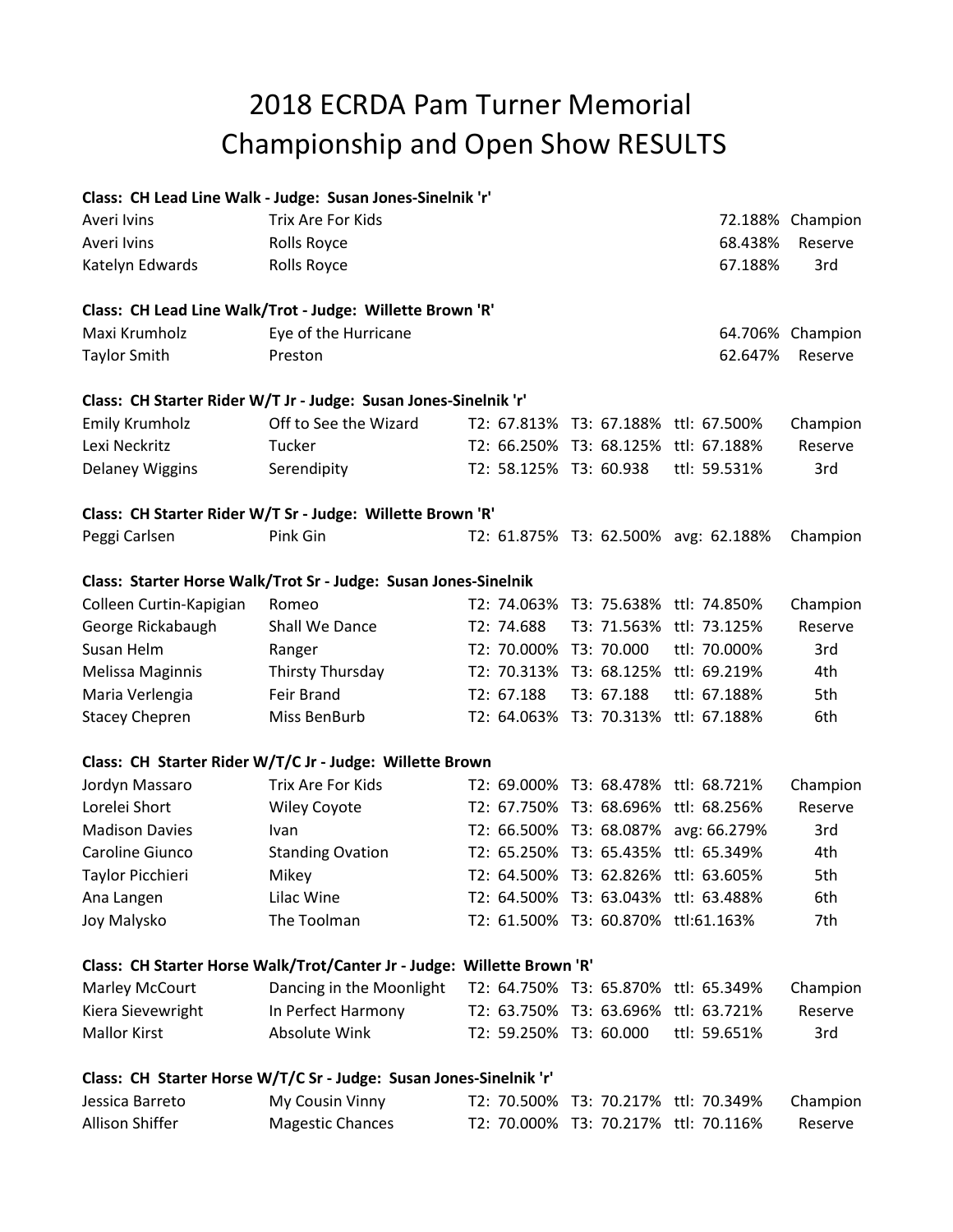| Kim Sakevich                                | <b>Tupelo Honey</b>                                                                   | T2: 65.500        |                                      | T3: 65.435% ttl: 65.465% | 3rd              |
|---------------------------------------------|---------------------------------------------------------------------------------------|-------------------|--------------------------------------|--------------------------|------------------|
| Olivia Sanders                              | Sure Hit                                                                              | T2: 59.750%       | T3: 66.087% ttl: 63.140%             |                          | 4th              |
|                                             | Class: CH Training Level Jr - Judge: Willette Brown 'R'                               |                   |                                      |                          |                  |
| Natalie Edwards                             | <b>Written In The Stars</b>                                                           |                   | T2: 67.308% T3: 67.273% ttl: 67.292% |                          | Champion         |
| Cheyenne Lord                               | Double-Oh-Dyl                                                                         | T2: 64.823%       | T3: 64.655% ttl: 64.288%             |                          | Reserve          |
| Smantha Puccio                              | Golden Girl                                                                           |                   | T2: 61.731% T3: 61.818% ttl: 61.771% |                          | 3rd              |
| Giana Rivera                                | Mr. Murphy Jack                                                                       |                   | T2: 60.192% T3: 60.909% ttl: 60.521% |                          | 4th              |
| Marley McCourt                              | <b>Tasmanian Devil</b>                                                                | T2:               | T3:                                  |                          | 5th              |
|                                             | Class: CH Training Level Sr, Not Shown >2nd Level - Judge: Susan Jones-Sinelnik 'r'   |                   |                                      |                          |                  |
| Lauren Budden                               | Elisa                                                                                 |                   | T2: 69.615% T3: 70.455% ttl: 70.000  |                          | Champion         |
| Melissa Maginnis                            | All That's Wild                                                                       |                   | T2: 67.692% T3: 68.182% ttl: 67.917% |                          | Reserve          |
| Cassie Eiferman                             | Ordained                                                                              |                   | T2: 67.500% T3: 67.727% ttl: 67.604% |                          | 3rd              |
| Wyndham Stopford                            | Bimm of Bamburgh                                                                      |                   | T2: 68.462% T3: 65.909% ttl: 67.292  |                          | 4th              |
|                                             | Class: CH Training Level Sr, Shown >2nd - Judge: Willete Brown 'R'                    |                   |                                      |                          |                  |
| Nicole Ivins                                | Al-Marah Asterisk                                                                     | T2: 68.269%       | T3: 67.273%                          | ttl: 67.813%             | Champion         |
| Nicole Ivins                                | <b>VV Raurenga</b>                                                                    |                   | T2: 67.115% T3: 67.500% ttl: 67.292  |                          | Reserve          |
|                                             | Class: CH First Level Sr, Not Shown >2nd - Judge: Susan Jones-Sinelnik 'r'            |                   |                                      |                          |                  |
| Carey Williams                              | <b>Rewarding Moment</b>                                                               |                   | T2: 69.844% T3: 68.529% ttl: 69.167% |                          | Champion         |
| <b>Stacey Chepren</b>                       | <b>TJP Klein</b>                                                                      |                   | T2: 66.094% T3: 67.941% ttl: 67.045  |                          | Reservee         |
| Chandelle Spargo                            | Louie Blu                                                                             |                   | T2: 63.594% T3: 67.941% ttl: 65.833% |                          | 3rd              |
|                                             | Class: CH First Level Sr, Shown >2nd - Willette Brown 'R'                             |                   |                                      |                          |                  |
| Samantha Hodgson                            | Ferrari Flame                                                                         |                   | T2: 67.344% T3: 66.912% ttl: 67.121% |                          | Champion         |
| Samantha Hodgson                            | <b>FMF Champagne</b>                                                                  | T2: 65.469%       | T3: 65.000                           | ttl: 65.227%             | Reserve          |
| <b>Iris Biely</b>                           | Cosmo Storm                                                                           |                   | T2: 59.531% T3: 62.059% ttl: 60.833  |                          | 3rd              |
| Jessica Sagui                               | Don't Call Me Junior                                                                  | T2: 57.188% T3: E |                                      | ttl: 57.188              | 4th              |
|                                             | Class: CH Second Level Sr, Not Shown >2nd Level - Judge: Willette Brown 'R'           |                   |                                      |                          |                  |
| Olivia Sanders                              | Renmore                                                                               |                   | T2: 61.795% T3: 64.878% ttl: 63.375% |                          | Champion         |
| Class: CH Second Level Sr, Shown >2nd Level |                                                                                       |                   |                                      |                          |                  |
| George Rickabaugh                           | Capitan de Paraiso                                                                    |                   | T1: 68.182% T3; 66.341% ttl: 67.162% |                          | Champion         |
| <b>Iris Biely</b>                           | To The Moon And Back                                                                  |                   | T1: 61.364% T3: 61.585% ttl: 61.486% |                          | Reserve          |
|                                             | Class: CH Intermediate II Sr - Judge: Willette Brown 'R'                              |                   |                                      |                          |                  |
| Samantha Hodgson                            | Wyoming J                                                                             |                   |                                      |                          | 62.794% Champion |
|                                             | Class: OPEN Lead Line Walk/Trot - Judge: Susan Jones-Sinelnik 'r'                     |                   |                                      |                          |                  |
| <b>Breezy McAlister</b>                     | Shire Valley's Gracie                                                                 |                   |                                      | 72.941%                  | 1st              |
|                                             | Class: OPEN Starter Rider - Walk/Trot- USDF Intro B - Judge: Susan Jones-Sinelnik 'r' |                   |                                      |                          |                  |
| Ana Langen                                  | Lilac Wind                                                                            |                   |                                      | 70.625%                  | 1st              |
| Mia Acerbo                                  | <b>Brilliant Disguise</b>                                                             |                   |                                      | 68.125%                  | 2nd              |